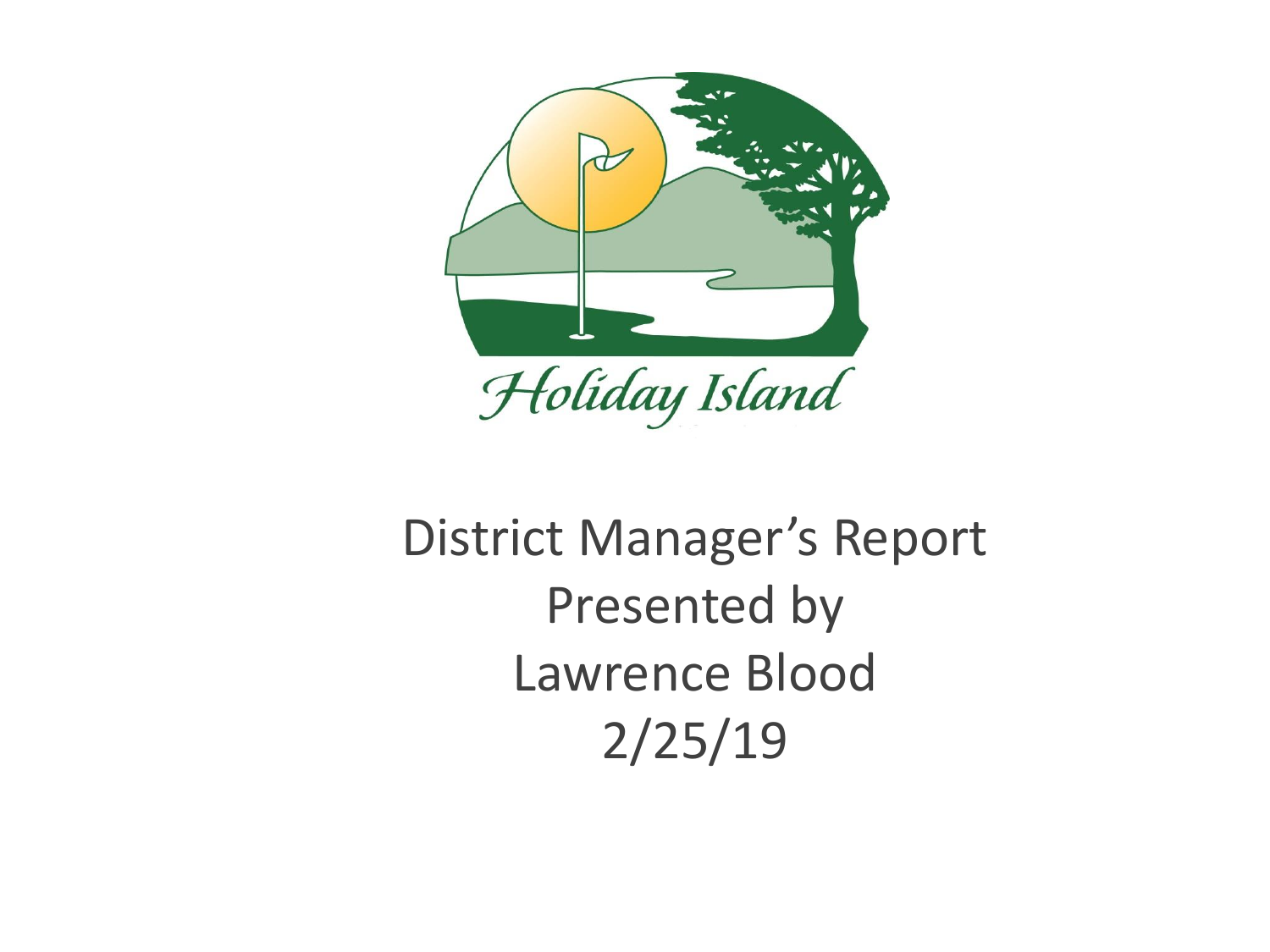#### **Administration**

# **Financial**

- ❖ 2017 Audit
	- Unqualified Opinion (3 years in a row)
	- \$116,960 positive net position, including depreciation (2-years in a row)
	- Will be on [www.holidayisland.us](http://www.holidayisland.us/) soon
	- Auditor will present 2017 audit on 2/25/19
- ❖ 2018 Audit begins week of April 8th
- ❖ 2019 Budget filed with County Clerks Office
- ❖ CIP district-wide VoIP install underway. Estimated \$400 per month savings.

| Active and Pending Grants Update (Approved - Likely - Fingers Crossed)  |           |
|-------------------------------------------------------------------------|-----------|
| <b>❖</b> FEMA – Ditch Rehabilitation grant (80%/20% match)              | \$83,714  |
| ❖ AR Game and Fish Commission - Dolce Fishing Pier Parking lot          | \$15,000  |
| • Currently on project list                                             |           |
| • Received COE approval                                                 |           |
| ❖ AR Game and Fish Commission - Marina Access and Improvements          | \$85,000  |
| ❖ RTP – Bobcat Trail (75%/25% match)                                    | \$36,000  |
| • Pending reimbursement for \$15,902                                    |           |
| ❖ AR Petroleum Trust Fund Grant (max. \$1 Million)                      | \$13,654  |
| • Pending Reimbursement                                                 |           |
| ❖ Rural Community Grant (50% / 50% max. \$15,000) Salt and Sand Storage | \$15,000  |
| Quorum Court Approval Pending on 2/25/19                                |           |
| ❖ CPR Savers AED Grant through ESCoC / Campground Owners Assn.          | \$2,500   |
| ❖ Carroll County Road Fund                                              | \$45,000  |
| Total                                                                   | \$282,214 |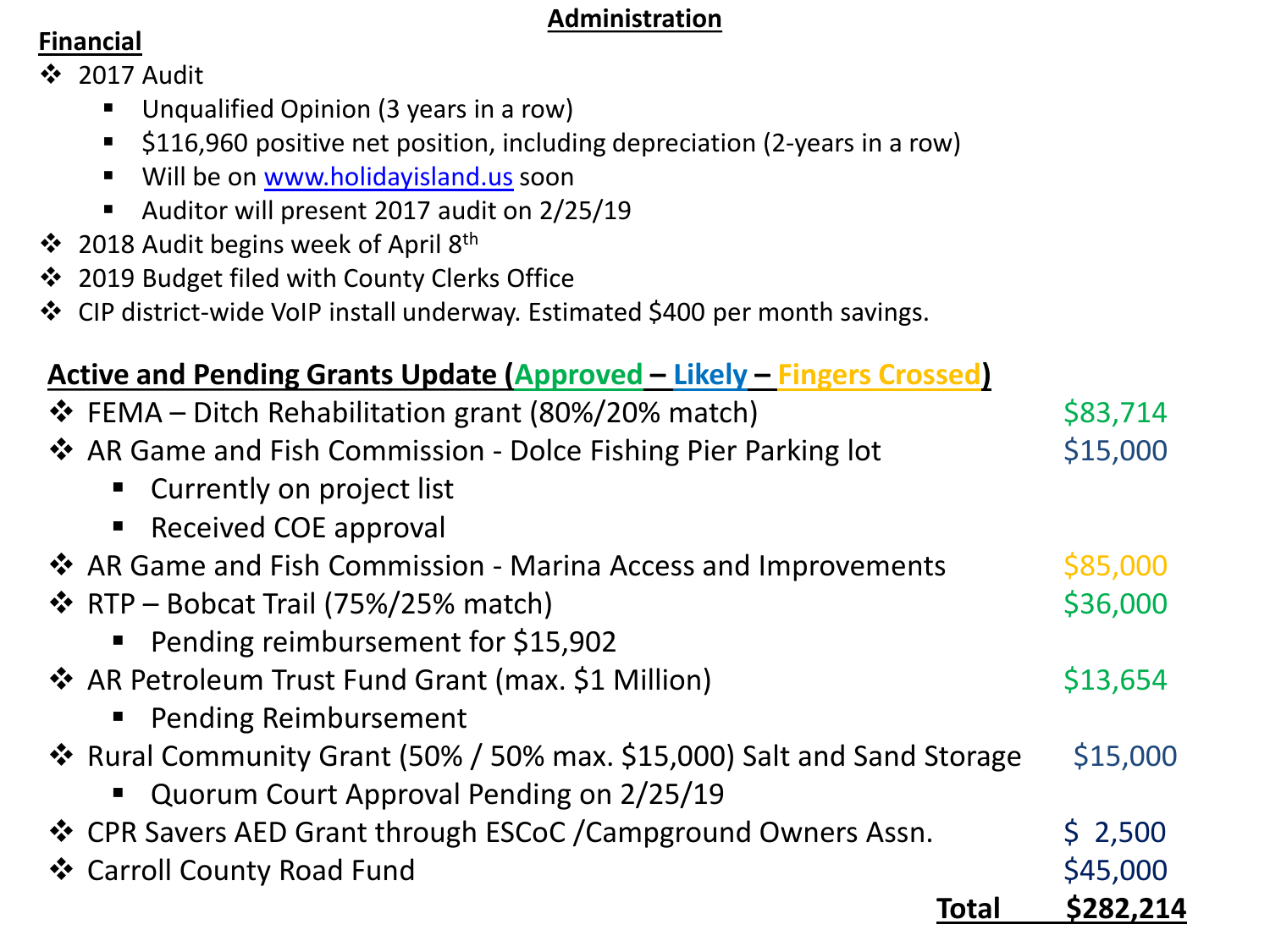#### **Water and Wastewater**

| <b>2019 Production Report</b>     |        |        |         |        |          |            |              |        |  |
|-----------------------------------|--------|--------|---------|--------|----------|------------|--------------|--------|--|
| <b>Month</b>                      | Well#1 | Well#4 | Well #5 | Island | Mainland | Production | Water Billed | % Loss |  |
| <b>January</b>                    | 5.031  | 9.638  | 12.720  | 5.031  | 22.358   | 27.389     | 5.093        | 81.%   |  |
| <b>Reading in million gallons</b> |        |        |         |        |          |            |              |        |  |

# **WATER**

Repaired water main leak: Augusta Lane and Oak Lane. Repaired water service Leak: 16 Holiday Island Dr. Daily checks on well's and PRV/maintenance if needed 2x a week. Total work orders: 25

#### **WASTEWATER**

Routine checks/ 3x a week. Maintenance on several lift stations: Table Rock, South Hills Loop and Belaire.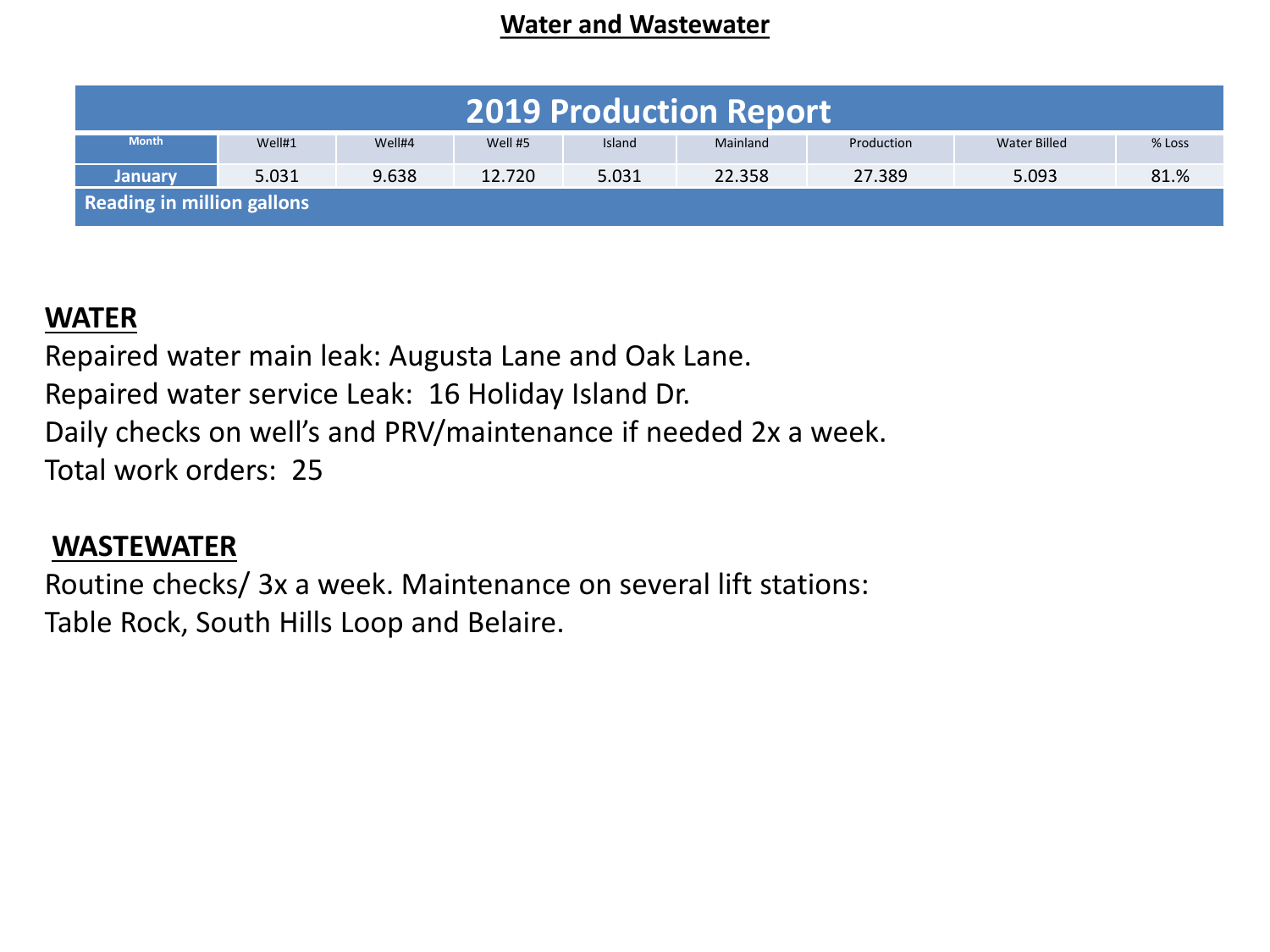#### **Roads and Public Facilities Department**

❖Installed new electric chat spreader on M-6 one ton truck. ❖Replaced rusted out tank saddles on chemical sprayers.







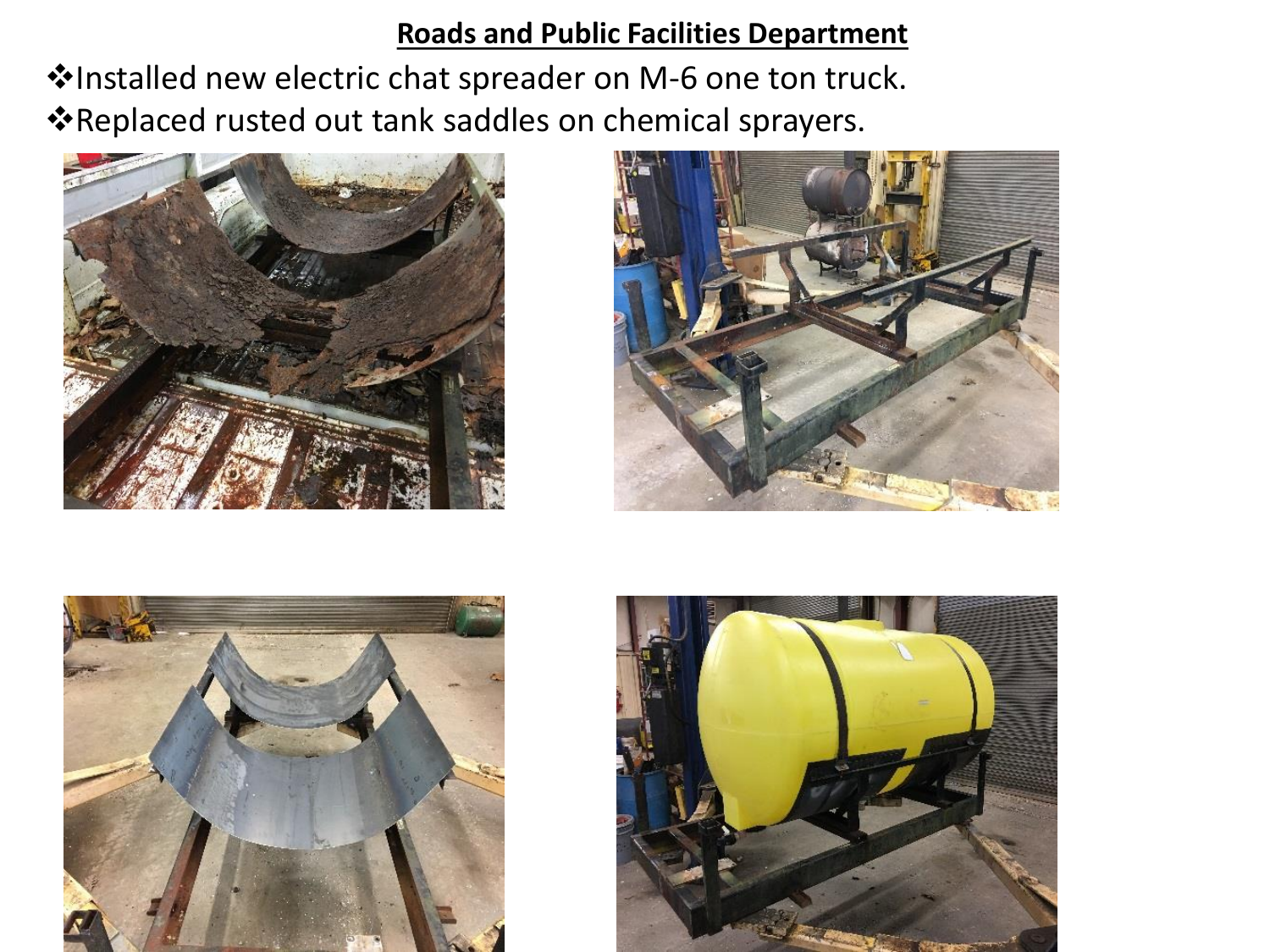# **Roads and Public Facilities Department**

- ❖**Utility Cut/ Pot Hole Patching:** Patched utility cut at 10 Blue Water Dr. Patched pot holes on Leatherwood Dr. – Hawk Dr. – Pearl Dr. and Hillside Ave.
- ❖**Ditch Cleaning:** Cleaned out ditches on Woodside Lane and Woodcliff Lane and at various other locations for a total of 3,550 Ft.
- ❖**Weekly Chipping:** Chipped at 60 and 186 Holiday Island Dr. and 9, 11, and 30 Indian Wells Dr.
- ❖**Tree Removal/Trimming:** Cleaned up downed trees on La Quinta Loop and Wild Cat Lane. Trimmed overhanging tree limbs on lower Table Rock Dr.
- ❖**Road Edge Repair:** Repaired road edge on Leatherwood Dr.
- **<sup>❖</sup>Snow/Ice Removal:** Used 26 tons of chat on roadways on the 18<sup>th</sup> and 19<sup>th</sup> for road traction. Four men running split shifts.
- ❖**General Maintenance**: Picked up trash at the point two times a week. Repaired fence on Highway 23. Replaced street lights on Park Dr. entrance to LED's

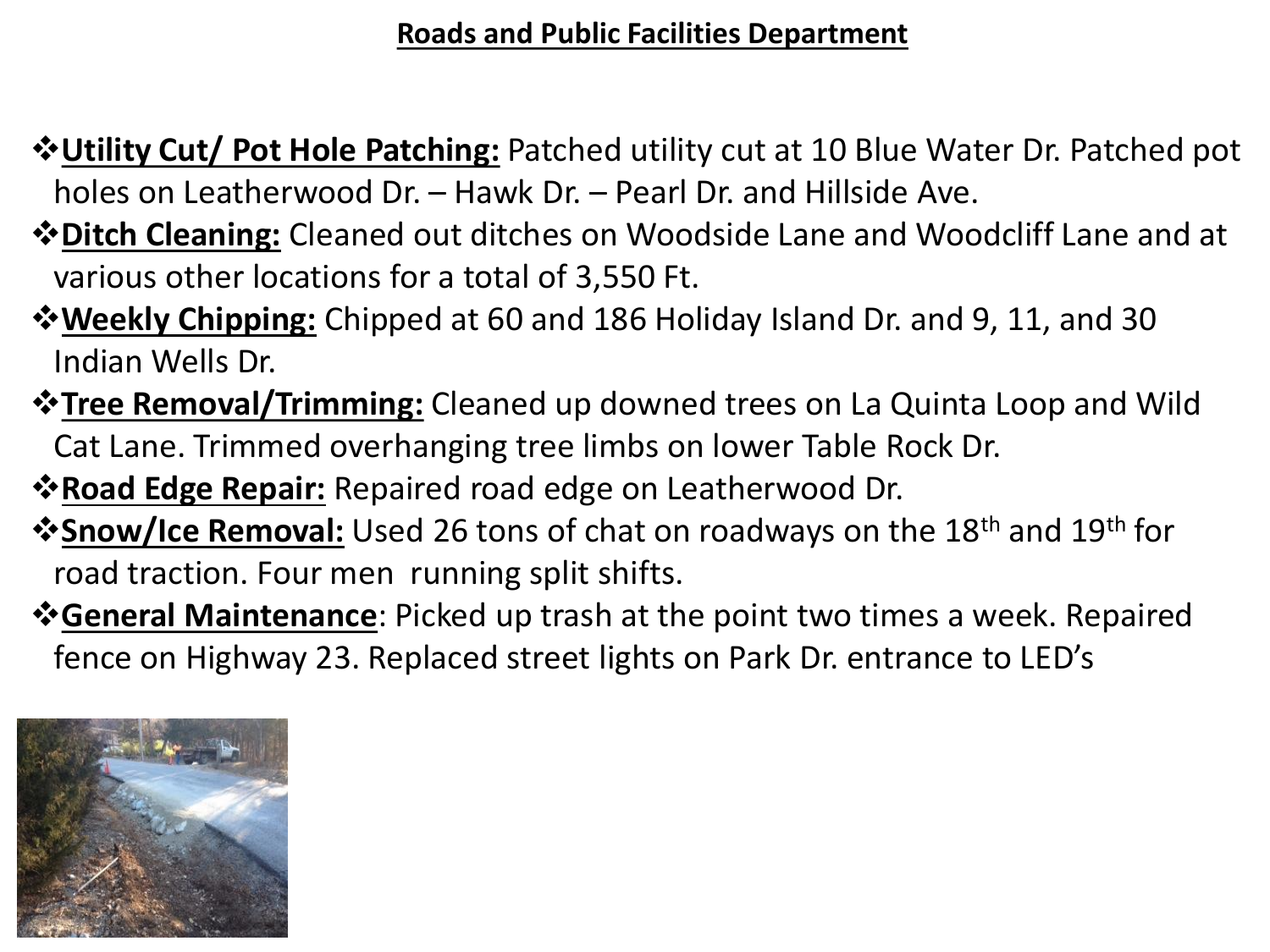#### **Fire Department**



- ❖ Phone wiring upgraded
- ❖ Matt Carter resigned. Darrell Backs was hired as a temporary replacement.
- ❖ Table Rock Landing Fire. Thanks to Eureka Springs for mutual aid. 17 HIFD responders and 8 ESFD responders. Cause is still undetermined.
- ❖ Medical Personnel: License Recertification
- ❖ Fire Personnel: Gear Check
- ❖ 4 Motor Vehicle Calls
- ❖ 54 YTD Permissions for Burn

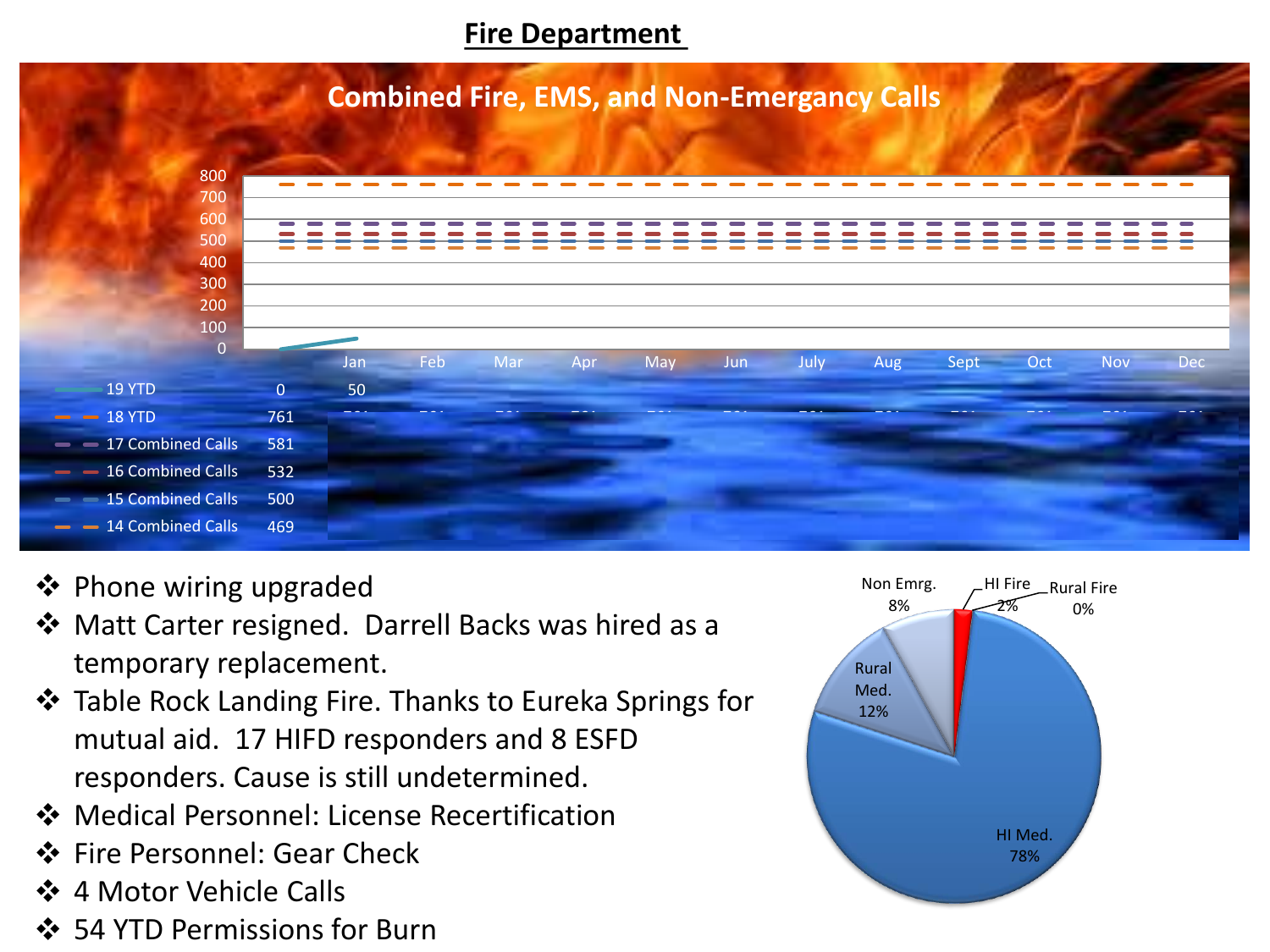# **Recreation Center**

- ❖ Winter hours, 10am to 3pm (weather permitting), Tuesday, Thursday, Friday & Saturday will continue until April  $1^{st}$ . We will then be open from 9am to 4pm every day.
- ❖ Clean up and organizing continues at the Center during our "down time"
- **❖** The Barn will be cleaned and officially open for use April 1<sup>st</sup>.
- ❖ Hired 2 seasonal part-time retail counter clerks. Need an additional maintenance person.
- ❖ Upcoming Events
	- The Community Connection Fair will take place on Thursday, April 11<sup>th</sup> at 6pm and then continue the next day, Friday, April  $12<sup>th</sup>$  from 10am to 2pm.
	- The Par 3 League at the 9 hole will continue on Thursday evenings starting in May
	- **E** Shuffleboard  $\sim$  Start on Tuesday, April 2<sup>nd</sup> @ 11am weekly until May 28<sup>th</sup>
	- **■** "Putting on the 9" Starts on Tuesday, May  $7<sup>th</sup>$  @ 5pm at the 9 hole course  $\sim$  fun activity for everyone no matter your skill at golf.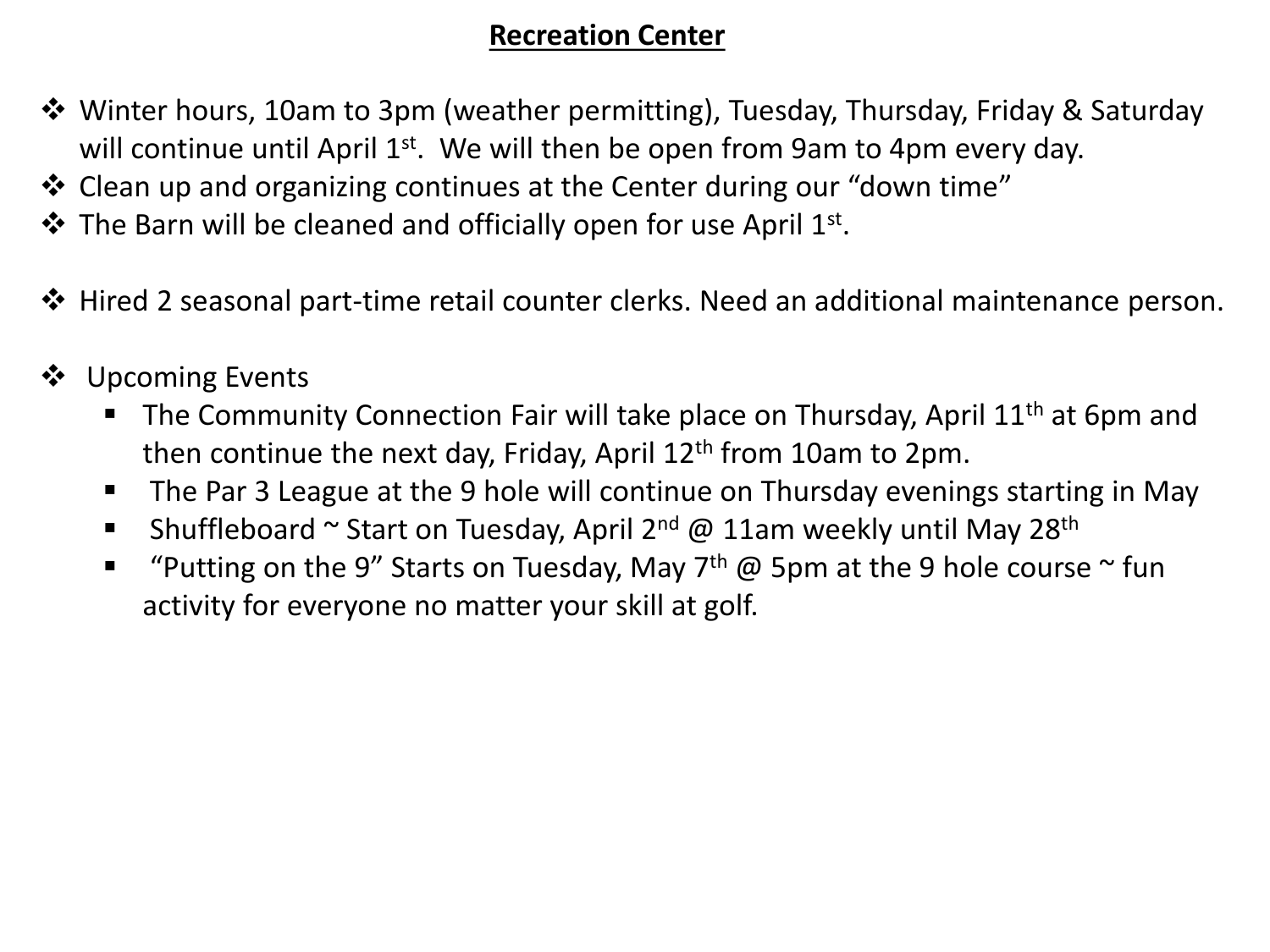# **Golf**

- ❖ Direction of Clubhouse Golf Pro V. Facility Manager?
- ❖ Re-built 2 out of the 4 bridges on the island course. (Now out of useable milled wood) Other two bridges will be rebuilt next off season.
- ❖ Mower reels and knifes sharpened and ready to go for the season.
- ❖ Cleaned out and edged the bunkers on the island course.
- ❖ Fort Apache, deep cleaned and put on a fresh coat of paint.
- ❖ Jon achieved his Class A status from the Golf Course Superintendent Association of America.





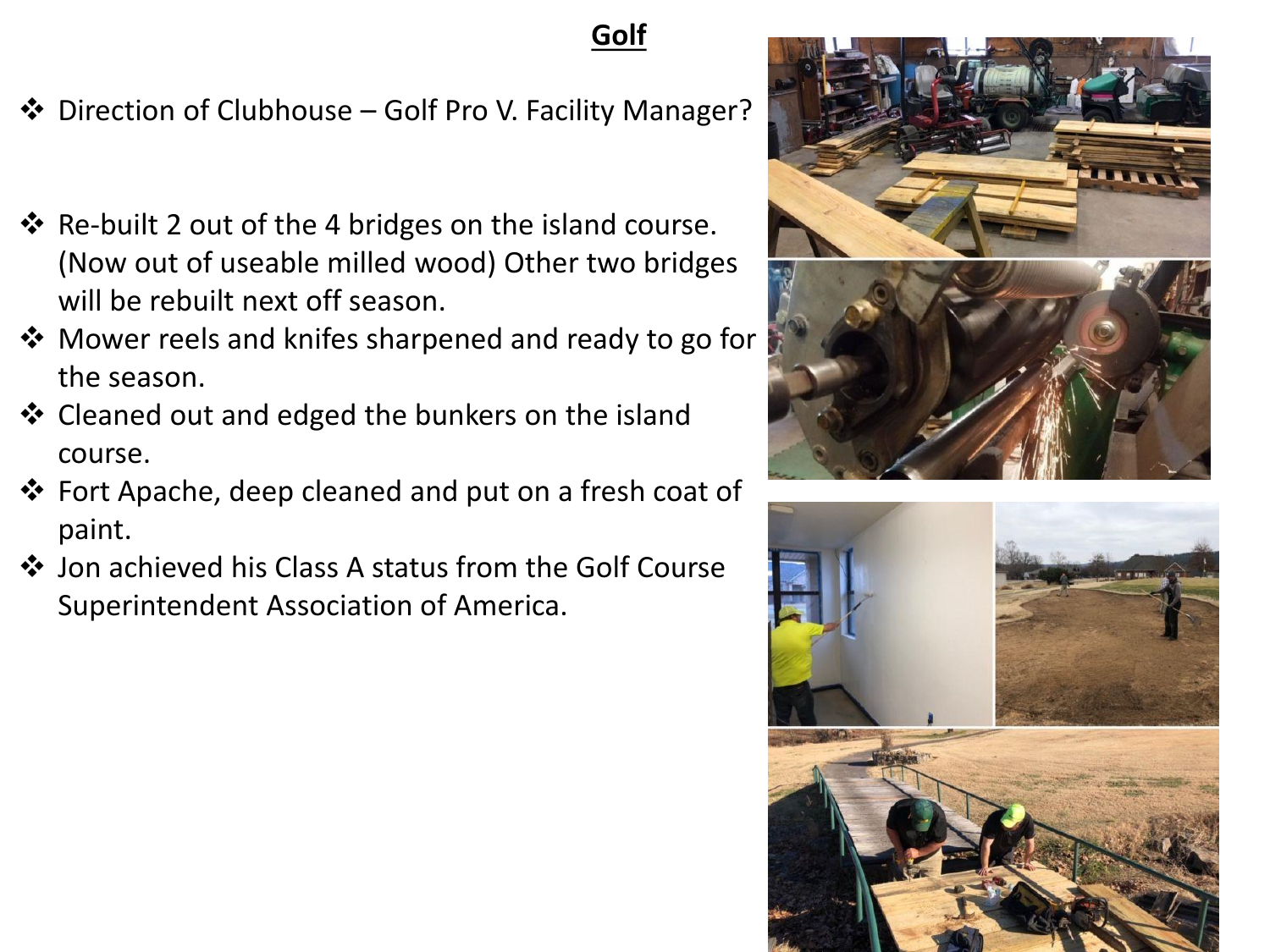# **Marina**

- ❖ All lights have been switched over to LED
- ❖ Moving forward with anchor repositioning and cable replacement project